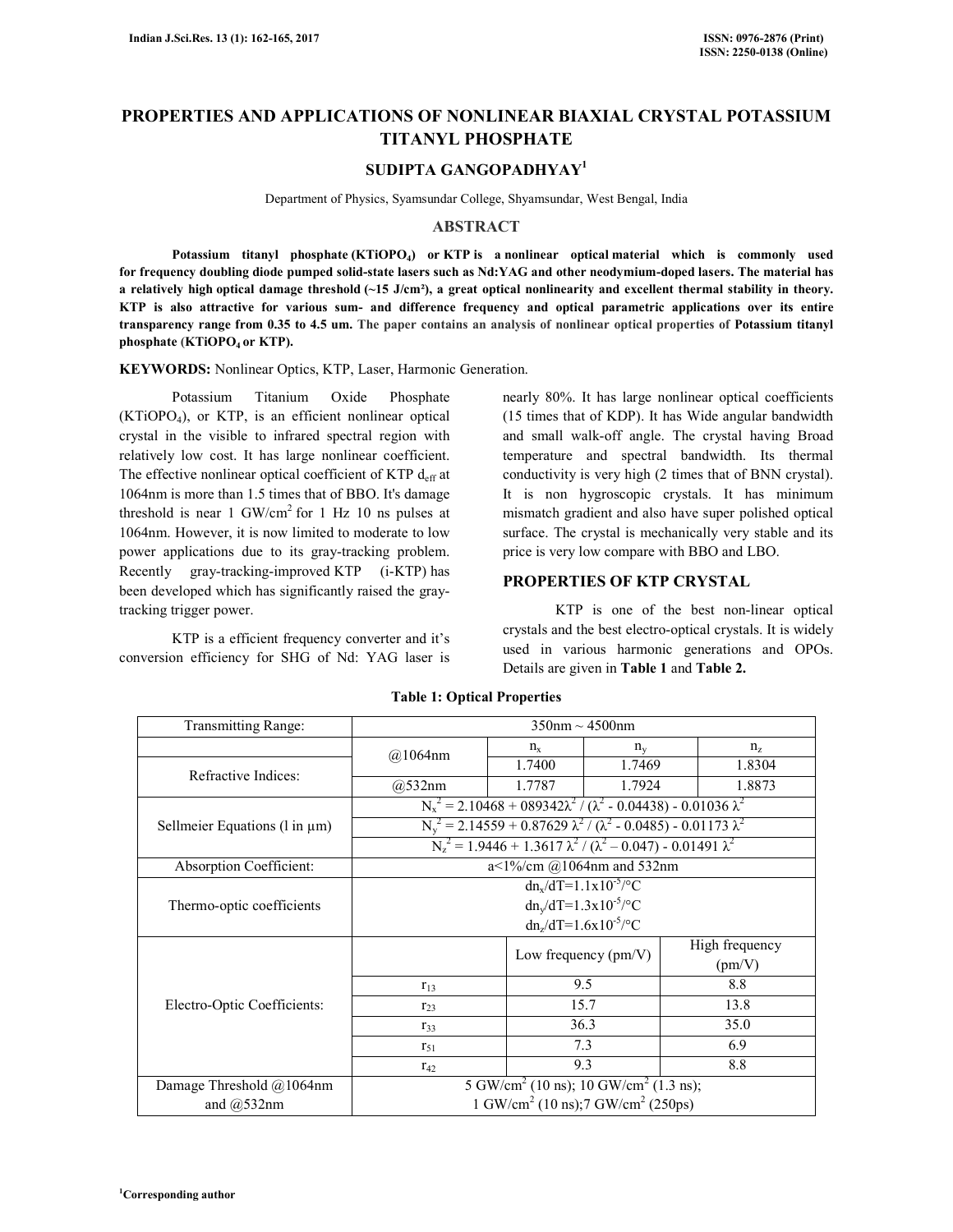#### **GANGOPADHYAY: PROPERTIES AND APPLICATIONS OF NONLINEAR BIAXIAL CRYSTAL POTASSIUM…**

| <b>Nonlinear Properties</b>                     |                                                                                                                           |                             |                             |                      |  |  |  |
|-------------------------------------------------|---------------------------------------------------------------------------------------------------------------------------|-----------------------------|-----------------------------|----------------------|--|--|--|
| Phase matching range                            | $497$ nm $-3300$ nm                                                                                                       |                             |                             |                      |  |  |  |
| Nonlinear Optical Coefficients<br>and Equation: | @1064nm                                                                                                                   | $d_{31} = 2.54 \text{pm/V}$ | $d_{32} = 4.35 \text{pm/V}$ | $d_{33} = 16.9$ pm/v |  |  |  |
|                                                 |                                                                                                                           | $d_{24} = 3.64$ pm/V        | $d_{15} = 1.91$ pm/V        |                      |  |  |  |
|                                                 | $d_{eff}(II) \approx (d_{24} - d_{15}) \sin 2\theta \sin 2\phi - (d_{15} \sin^2 \phi + d_{24} \cos^2 \theta) \sin \theta$ |                             |                             |                      |  |  |  |
| Type-II SHG of 1064nm Laser                     |                                                                                                                           |                             |                             |                      |  |  |  |
| Phase matching angle                            | $\Theta = 90^{\circ}, \ \Phi = 23.2^{\circ}$                                                                              |                             |                             |                      |  |  |  |
| Effective nonlinear optical                     |                                                                                                                           |                             |                             |                      |  |  |  |
| coefficients                                    | $d_{eff} = 8.3$ x $d_{36}$ (KDP)                                                                                          |                             |                             |                      |  |  |  |
| Angular acceptance                              | $D_{\theta}$ = 75 mrad $D_{\phi}$ = 18 mrad                                                                               |                             |                             |                      |  |  |  |
| Temperature acceptance                          | $25^{\circ}$ C.cm                                                                                                         |                             |                             |                      |  |  |  |
| Spectral acceptance                             | $5.6$ Åcm                                                                                                                 |                             |                             |                      |  |  |  |
| Walk-off angle                                  | 1 mrad                                                                                                                    |                             |                             |                      |  |  |  |
| Optical damage threshold                        | $1.5 - 2.0$ MW/cm <sup>2</sup>                                                                                            |                             |                             |                      |  |  |  |

| Crystal Structure:           | Orthorhombic                                          |  |  |
|------------------------------|-------------------------------------------------------|--|--|
| Point Group                  | Mm2                                                   |  |  |
| Cell Parameters:             | $a=b=12.532\text{\AA}$ , $c=12.717\text{\AA}$ , $Z=7$ |  |  |
| Melting Point:               | 1172°C                                                |  |  |
| <b>Transition Point:</b>     | 936°C                                                 |  |  |
| Mohs Hardness:               | 5/5                                                   |  |  |
| Density:                     | $2.945$ g/cm <sup>3</sup>                             |  |  |
| Color:                       | $\overline{\text{Colorless}}$                         |  |  |
| Hygroscopic Susceptibility   | N <sub>0</sub>                                        |  |  |
| Specific Heat:               | $0.1737$ cal/g°C                                      |  |  |
| Thermal Conductivity:        | $0.13$ Wc/m/°c                                        |  |  |
| Lattice parameters           | Orthorhombic                                          |  |  |
| Temperature of decomposition | Mm2                                                   |  |  |
| Cell Parameters:             | $a=b=12.532\text{\AA}$ , $c=12.717\text{\AA}$ , $Z=7$ |  |  |
| Melting Point:               | 1172°C                                                |  |  |
| <b>Transition Point:</b>     | 936°C                                                 |  |  |
| Mohs Hardness:               | $.5\lambda$                                           |  |  |
| Density:                     | $2.945$ g/cm <sup>3</sup>                             |  |  |
| Color:                       | Colorless                                             |  |  |
| Hygroscopic Susceptibility   | No                                                    |  |  |
| Specific Heat:               | $0.49$ cal/g $\rm{^{\circ}C}$                         |  |  |
| Thermal Conductivity:        | $0.13$ Wc/m/ $\degree$ c                              |  |  |

#### **Table 2: Physical Properties**

## **NON-LINEAR OPTICAL APPLICATIONS**

## **a. Applications for SHG and SFG of Nd: lasers**

 KTP is the most popular material for frequency doubling of Nd: YAG lasers and other Nd-doped lasers, particularly at the low or medium power density. So far, extra- and intra-cavity frequency doubled Nd: lasers using KTP have become a preferred green laser source for many R&D, medical, industrial and commercial applications. By using extracavity KTP SHG, over 80% conversion efficiency and 700mJ green laser are obtained with a 900mJ injection-seeded Q-switched Nd: YAG laser.

 Applied to diode-pumped Nd: laser, KTP is a basic NLO crystal for the construction of compact visible solid state laser systems. Recent advances in intracavity-doubled Nd: YVO4 and Nd: YAG lasers have increased the demand for compact green lasers used in display, construction, optical disk and laser printer. Over 200mw TEM00 green outputs are available from LD pumped Nd: YVO4 and Nd: YAG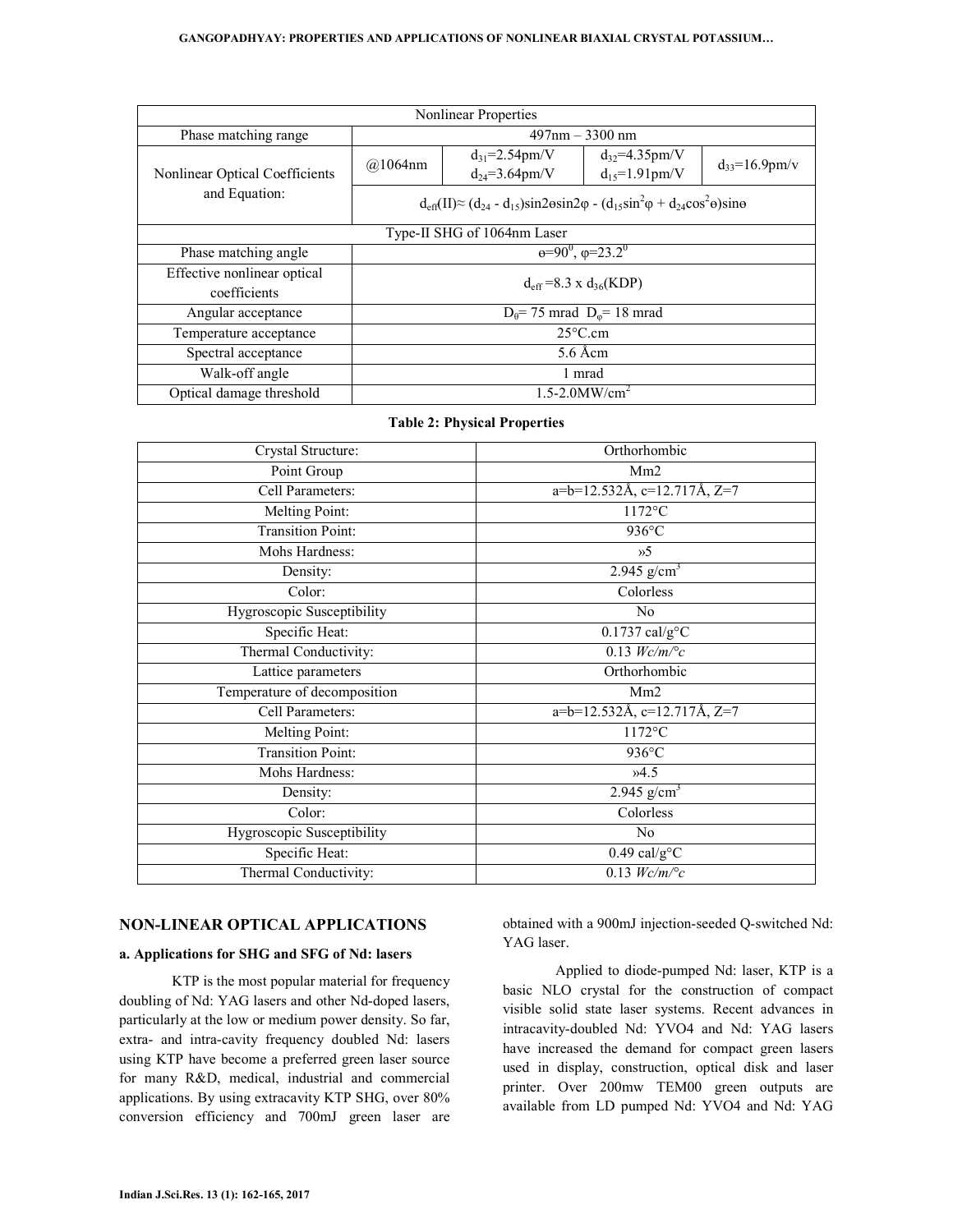lasers and 3W TEM00, mode-locked green laser was generated by intracavity SHG in a 5.3W mode-locked diode-laser pumped Nd:YAG laser. Moreover, 2.5mW green light is obtained from 50mW LD pumped and intracavity doubled Nd: YVO4 mini-lasers with a 9mm long cavity.

 KTP is also a powerful crystal for SHG and SFG of laser with wavelength from about 1µm to 3.4µm. The SHG phase-matching angle and effective SHG coefficients  $(d_{\text{eff}})$  of KTP in XY plane (0.9 $\mu$ m to 1.08 $\mu$ m) and XZ plane (1.1 $\mu$ m to 3.3 $\mu$ m) are shown as the figure 1 to figure 5. Although KTP cut in YZ plane can be phase-matched for SHG of 1µm to 3.45µm, it is seldom used in practices because of the low d<sub>eff</sub>.



**Figure 3: Type-II SHG in XZ Plane** 





 As an efficient OPO crystal pumped by the fundamental and second harmonics of an Nd: YAG or Nd: YLF Laser, KTP plays an important role in parametric sources for tunable output from visible  $(0.6\mu m)$  to mid IR  $(4.5\mu m)$ . The phase-matching angles and effective NLO coefficient for OPO/OPA pumped at 532nm and 1064nm in XZ plane are shown as following figures. NCPM KTP OPO pumped by 1064 nm, the signal output is around eye safe wavelength, applications are found in eye-safe devices. The OPO/OPA in XY and YZ is seldom employed because of their low effective non-linear coefficients and other limitations.

 KTP's OPO results in stable, continuous outputs of femtosecond pulse of 10 Hz repetition rate and miliwatt average power levels in both signal and idler outputs. KTP's OPO pumped by a 1064nm Nd: laser has generated above 66% conversion efficiency for degenerate conversion from 1064 to 2120nm.

 The recently developed new application is the Non-critical phase-matched (NCPM) KTP OPO/OPA pumped by the tunable lasers such as Ti:Sapphire,